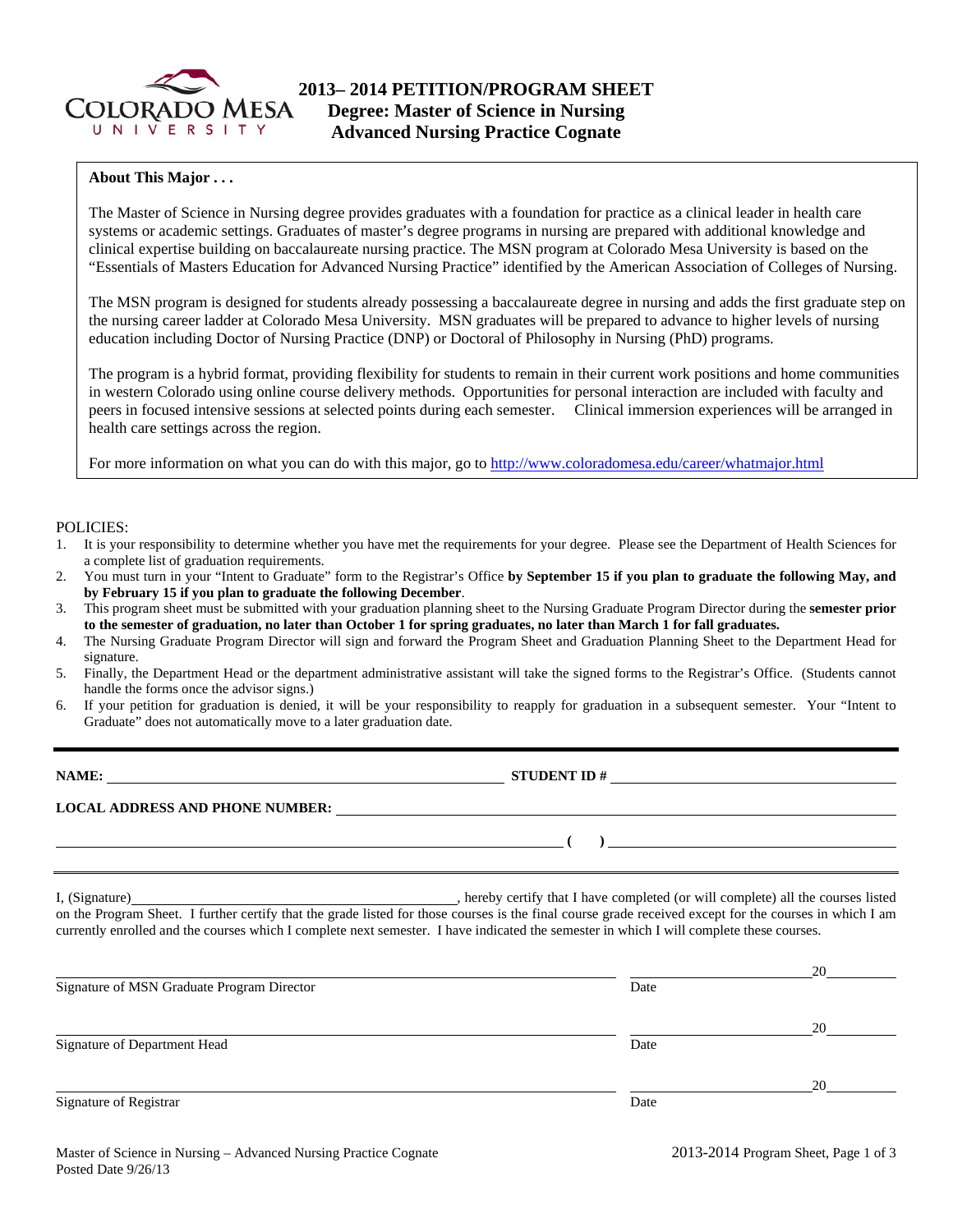#### **Students should work closely with a faculty advisor when selecting and scheduling courses prior to registration.**

Degree Requirements:

- Admission to the program follows the general admissions policies & procedures for graduate programs outlined in the university catalog.
- A bachelor's degree in nursing from a regionally accredited college or university is required, prior to beginning the program. Applicants must have maintained a GPA of 3.0 or better in baccalaureate nursing coursework.
- 36 Semester Hours are required for the Master of Science in Nursing Degree.
- No class grade lower than a "B" will be counted toward the degree.
- Applicants must hold a current, unrestricted license to practice as a registered nurse in their State of Practice.
- It is recommended that students work closely with a faculty advisor when selecting courses and scheduling classes prior to registration.

Course No Title Sem.hrs Grade Term

### **I. Required Core Courses** (18 Semester Hours)**:**

| <b>NURS 500 Theoretical Foundations</b>    | 3 |  |
|--------------------------------------------|---|--|
| <b>NURS 501 Nursing Research Methods</b>   | 3 |  |
| <b>NURS 502 Health Information Systems</b> | 3 |  |
| NURS 503 Organizational Leadership         | 3 |  |
| NURS 504 Health Policy                     | 3 |  |
| NURS 505 Quality Improvement               | 3 |  |

Course No Title Sem.hrs Grade Term **II. Advanced Nursing Practice Cognate** (15 Semester Hours):

| NURS 525 Pathophysiologic Concepts    | 3             |  |
|---------------------------------------|---------------|--|
| NURS 526 Pharmacology for ANP         | 3             |  |
| NURS 527 Health Assessment for ANP    | 3             |  |
| NURS 530 Chronic Illness Management 3 |               |  |
| NURS 535 Health Prom & Disease Prev   | $\mathcal{R}$ |  |
|                                       |               |  |

## **IV. Capstone or Thesis** (3 Semester Hours):

NURS 575 Capstone Practice Project 3

## **V. Other Requirements:**

Date completed:

Completion of Oral Comprehensive Exam: Pass/Fail